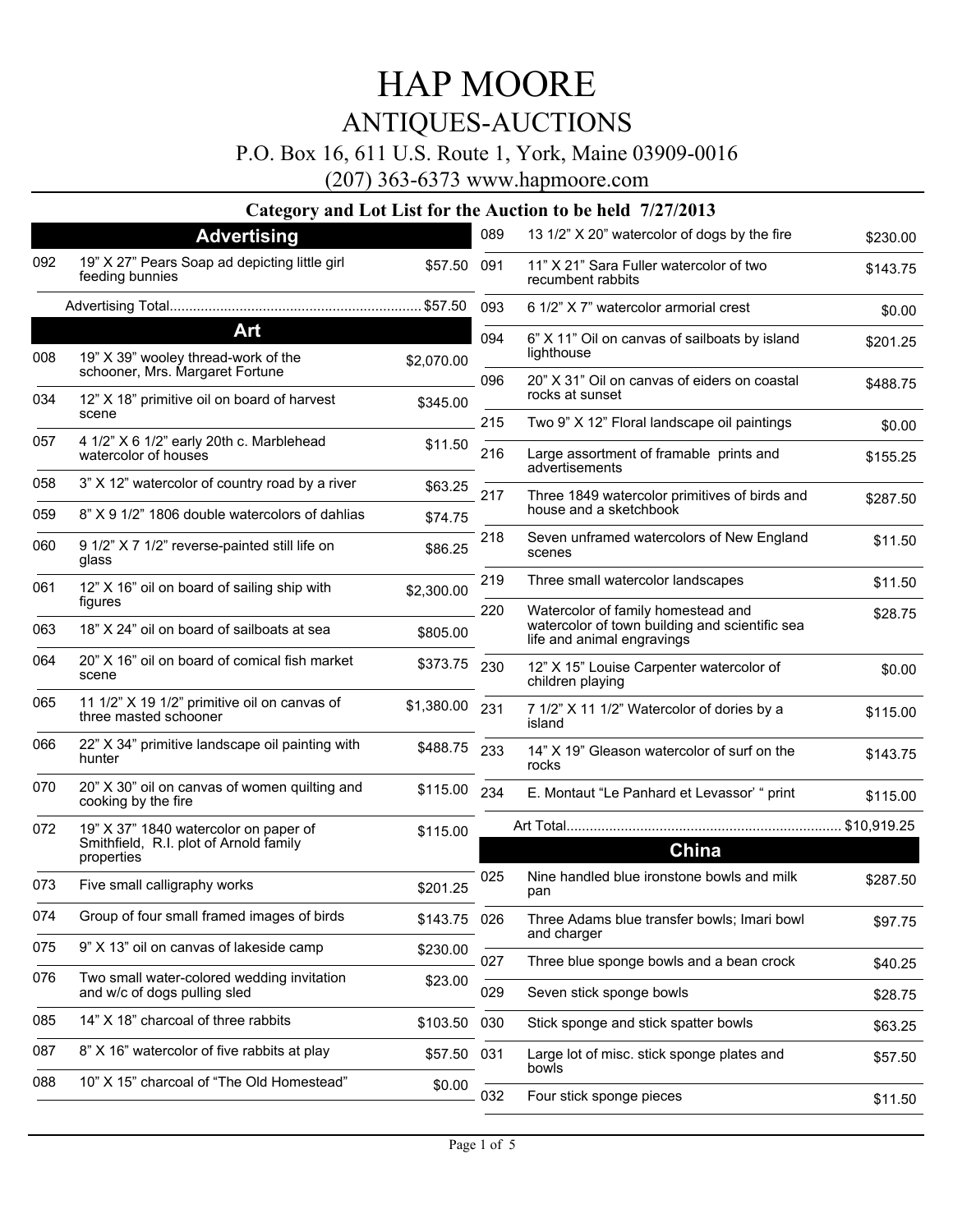### P.O. Box 16, 611 U.S. Route 1, York, Maine 03909-0016

(207) 363-6373 www.hapmoore.com

|     |                                                                           |            | 182        | Old red four drawer chest                                  | \$258.75   |
|-----|---------------------------------------------------------------------------|------------|------------|------------------------------------------------------------|------------|
|     | <b>Ephemera</b>                                                           |            | 183        | 73 in. old red grain bin                                   | \$2,990.00 |
| 214 | West Germany stamped paper holiday and<br>tropical decorations            | \$115.00   | 184        | Decorated yellow 19th c. side chair                        | \$230.00   |
|     |                                                                           |            | 185        | Pair of decorated side chairs                              | \$172.50   |
|     | <b>Furniture</b>                                                          |            | 186        | Assembled set of six birdcage Windsor side                 | \$258.75   |
| 002 | Green sack-back Windsor armchair                                          | \$1,725.00 | 187        | chairs<br>Red and black grain-painted blanket chest        |            |
| 003 | Salmon-painted tripod candle stand                                        | \$115.00   |            |                                                            | \$373.75   |
| 006 | Green blanket chest                                                       | \$230.00   | 188        | Silent butler                                              | \$143.75   |
| 010 | Small mustard-painted dry sink                                            | \$2,185.00 | 190        | Three tier red hanging shelf                               | \$488.75   |
| 016 | Set of twelve hanging spice drawers                                       | \$977.50   | 191        | Marquetry inlaid plant stand                               | \$201.25   |
| 019 | Old red 19th c. Manchester, NH three drawer<br>store chest                | \$805.00   | 193        | Old red-painted stand with diamond carved<br>legs          | \$143.75   |
| 080 | Reeded column mirror with reverse-painted                                 | \$143.75   | 194<br>195 | Small smoke grain-painted blanket chest                    | \$920.00   |
|     | house panel                                                               |            |            | Three section 19th c. salmon-painted quilt<br>rack         | \$201.25   |
| 081 | Split column reverse-painted mirror of little girl<br>on bench            | \$172.50   | 198        | Four door shallow chestnut cupboard                        | \$488.75   |
| 082 | Federal mirror with reverse-painted panel of<br>wife's farewell to sailor | \$57.50    | 199        | 9'9" White country bench                                   | \$86.25    |
| 083 | Small mirror with reverse-painted landscape<br>panel                      | \$86.25    | 200        | 6'3" Old gray 19th c. bench                                | \$373.75   |
| 084 | Small reverse-painted mirror with boy and girl                            | \$115.00   | 201        | 32" X 26" Pedestal base table                              | \$115.00   |
| 090 | 23" X 13" framed mirror with floral crest                                 | \$97.75    | 202        | One drawer turned leg stand                                | \$172.50   |
| 134 | Blue-painted dough box                                                    | \$201.25   | 203        | 19th c. ladderback armchair with delicately<br>carved arms | \$230.00   |
| 144 | Three tier old red hanging shelf                                          | \$115.00   | 204        | Smoke and sponge-painted one drawer side<br>table          | \$431.25   |
| 150 | Child's metallic garden chair and four stools                             | \$345.00   | 206        | Pin striped old blue turned leg stand                      | \$287.50   |
| 173 | Small red stepback cupboard                                               | \$2,300.00 | 207        | Glazed door 7' 19th c. cabinet                             | \$258.75   |
| 174 | Folding quilt rack                                                        | \$115.00   | 208        | 36" X 48" oval old white coffee table                      | \$230.00   |
| 176 | Early blue ladderback armchair                                            | \$143.75   | 209        | Two 19th c. rope beds                                      | \$143.75   |
| 178 | Decorated green washstand                                                 | \$172.50   | 210        | Four door 19th c. old green cupboard                       |            |
| 179 | Ladder-back armchair with bulbous finials                                 | \$115.00   | 212        |                                                            | \$2,415.00 |
| 180 | Tripod stand with vasiform base                                           | \$115.00   |            | Tabletop clerk's desk with interior drawers                | \$86.25    |
| 181 | Scalloped edge old red one drawer table                                   |            | 213        | Hat rack and two top hats                                  | \$143.75   |
|     |                                                                           | \$230.00   | 229        | H. Wakefield armchair with side table                      | \$201.25   |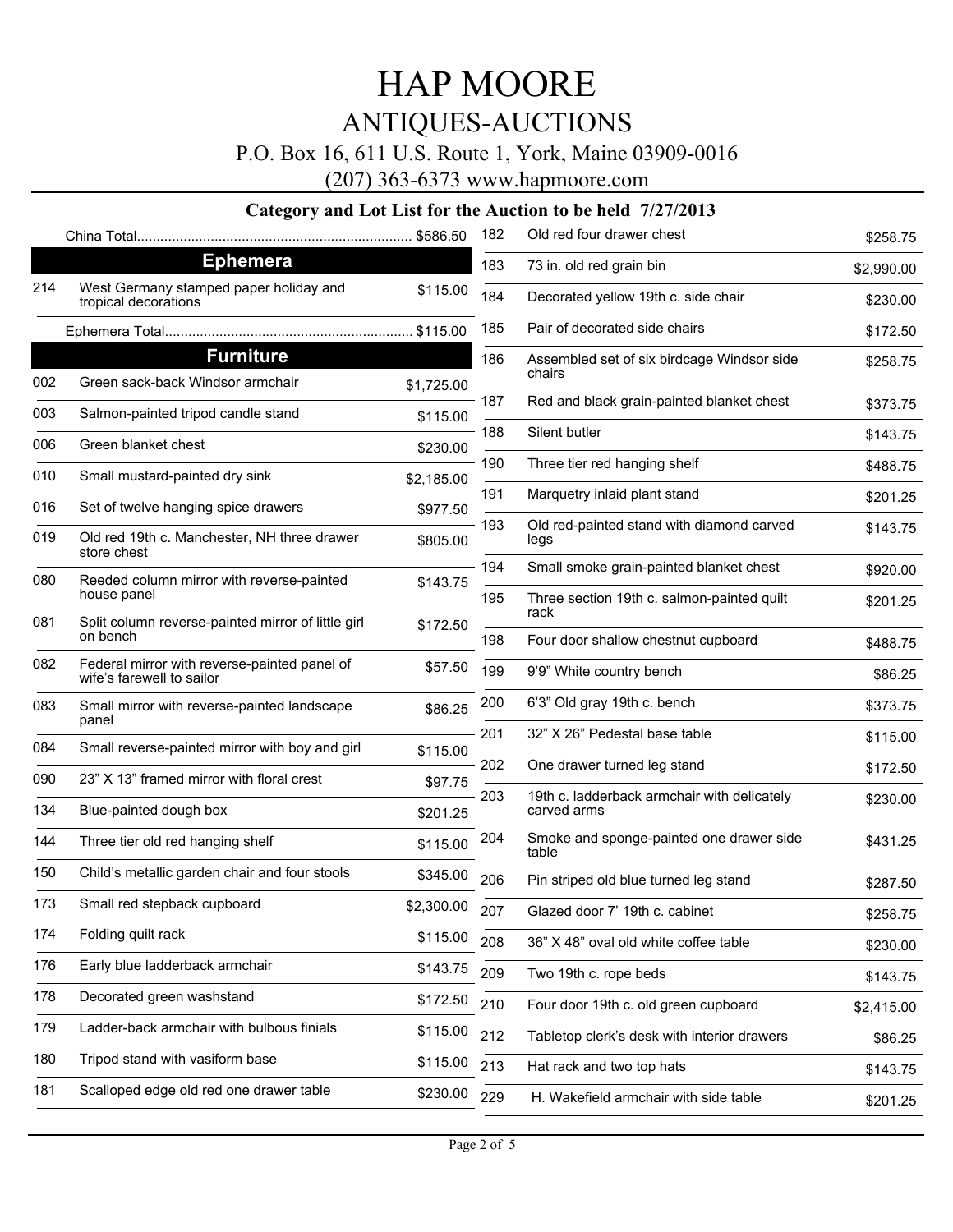### P.O. Box 16, 611 U.S. Route 1, York, Maine 03909-0016

(207) 363-6373 www.hapmoore.com

|     |                                                       |            | 048 | 16" 1867 slide lid candle box                           | \$120.75 |
|-----|-------------------------------------------------------|------------|-----|---------------------------------------------------------|----------|
|     | <b>General</b>                                        |            | 049 | 24" box, inscribed "Scaler's Books"                     | \$201.25 |
| 001 | Old blue two under two false drawer blanket<br>chest  | \$6,900.00 | 050 | Old green wood-handled firkin and open<br>measure       | \$258.75 |
| 007 | 61 in. paint-decorated barber pole                    | \$345.00   | 051 | 19" "N. JARVIS PAPERS" old green storage                | \$258.75 |
| 009 | "Weavers Guild" sign with iron hangers                | \$3,105.00 |     | box                                                     |          |
| 011 | 33 in, sheet iron silhouette horse weathervane        | \$1,840.00 | 052 | 27" Old green storage box                               | \$201.25 |
| 012 | 40" tall pair of wooden bunny cutouts                 | \$460.00   | 053 | 22" Old blue storage box                                | \$287.50 |
| 017 | Old white-painted carved architectural fan            | \$747.50   | 054 | 30" leaf-decorated old red storage box                  | \$402.50 |
| 020 | Small yellow box, inscribed "MAIL"                    | \$316.25   | 055 | Large collection of tin cookie cutters                  | \$201.25 |
| 021 | Paint-decorated ladder back armchair                  | \$316.25   | 056 | Large mustard-painted center handle firkin              | \$258.75 |
| 022 | Large lot of miniature animals                        | \$28.75    | 062 | Five small mirrors                                      | \$57.50  |
| 023 | Blue-gray trencher and red and natural                | \$373.75   | 101 | 19" X 12" center handle gathering basket                | \$51.75  |
|     | chopping bowls                                        |            | 102 | Covered feather basket and potato stamp                 | \$230.00 |
| 024 | Large collection of sorted seashells                  | \$115.00   |     | basket                                                  |          |
| 028 | Two stick sponge rabbit plates                        | \$132.25   | 103 | Five small baskets                                      | \$115.00 |
| 033 | Decorated tin deed box                                | \$57.50    | 104 | Child's 19th c. painted sled depicting running<br>horse | \$373.75 |
| 035 | Small striped paint-decorated bureau box              | \$115.00   | 105 | Lot of pin cushions and dog tape measure                | \$195.50 |
| 036 | Mustard-painted deed box                              | \$57.50    | 106 | Lot of pin cushions                                     | \$201.25 |
| 037 | Decorated clerk's box                                 | \$258.75   | 107 | Handmade hat pins and book on women's<br>hats           | \$0.00   |
| 038 | Sponge-decorated green storage box                    | \$51.75    | 108 | Lot of make-do pin cushions on glass bases              | \$345.00 |
| 039 | Buttonhole-looped light blue covered firkin           | \$517.50   | 109 | Lot of decorated textile objects and children's         | \$57.50  |
| 040 | Relief-carved 1907 handkerchief box                   | \$109.25   |     | shoes                                                   |          |
| 041 | Eighteen cast iron shooting gallery targets           | \$402.50   | 110 | Doris Stauble fruit centerpiece                         | \$172.50 |
| 042 | Carved horn tulip vase                                | \$115.00   | 111 | Five paint-decorated Indian clubs                       | \$402.50 |
| 043 | Cast iron Old Salt, Amish couple and                  | \$287.50   | 114 | Primitive diorama of blimp over cargo ship              | \$115.00 |
|     | recumbent cat figures                                 |            | 118 | Silhouette bunny weathervane                            | \$891.25 |
| 044 | Cast iron Indian and standing sailor still banks      | \$115.00   | 119 | Bear-mounted child's table and bunny towel              | \$51.75  |
| 045 | Miniature paint-decorated trinket box                 | \$253.00   |     | rack                                                    |          |
| 046 | 14" X 8" green deed box with inside drawer            | \$230.00   | 124 | 4 1/2 in. cast iron bunny doorstop                      | \$241.50 |
| 047 | 8 1/2" X 6 1/2" floral paint-decorated trinket<br>box | \$345.00   | 125 | Pair of tin silhouette bunnies                          | \$74.75  |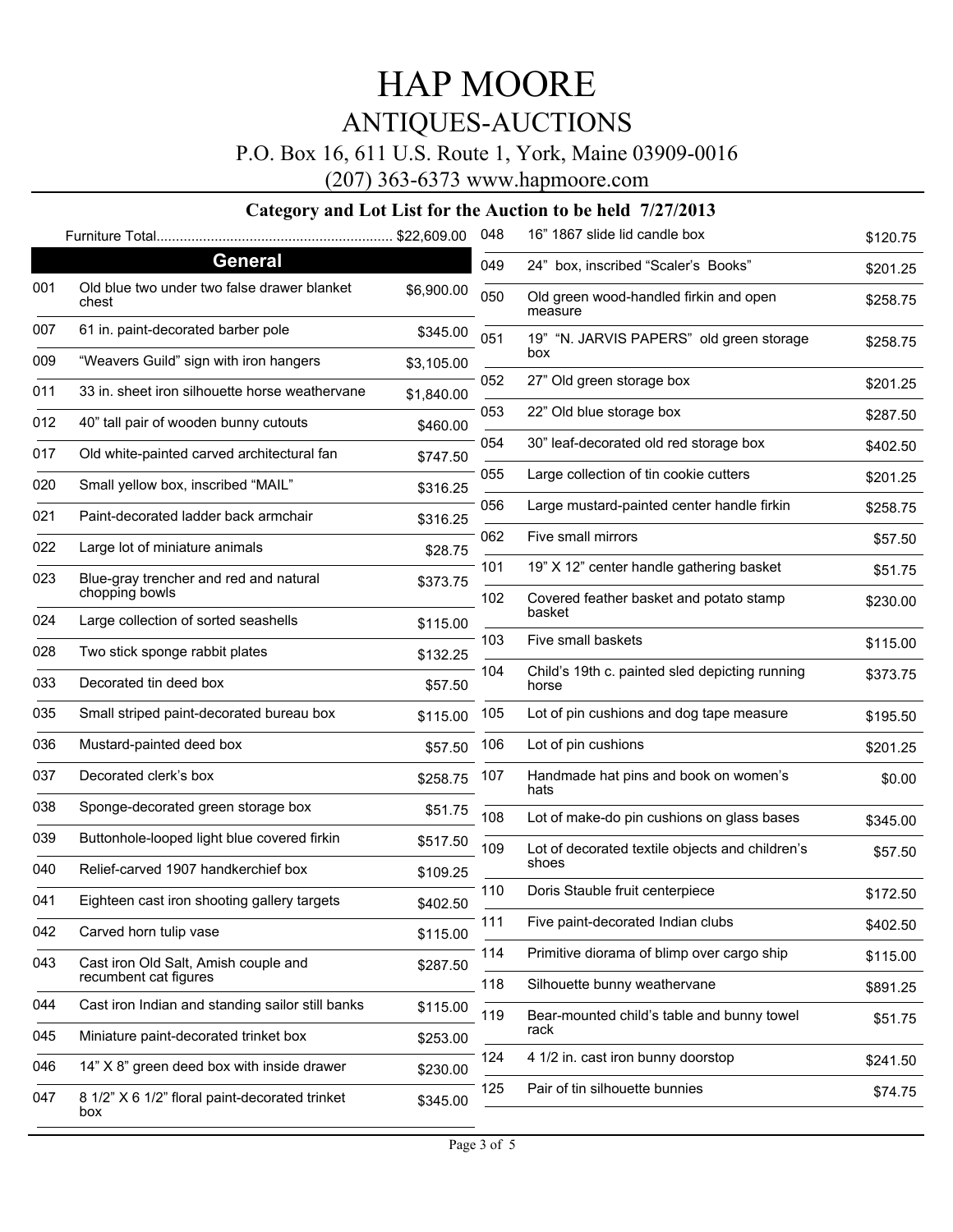### P.O. Box 16, 611 U.S. Route 1, York, Maine 03909-0016

(207) 363-6373 www.hapmoore.com

| 126 | Lot of turned and carved wooden elements               | \$201.25   | 232 | Carved French canister set                                | \$0.00     |
|-----|--------------------------------------------------------|------------|-----|-----------------------------------------------------------|------------|
| 127 | Tin rooster weathervane                                | \$373.75   | 235 | Two carved cows in patriotic colors                       | \$46.00    |
| 128 | Moon and stars tin weathervane                         | \$431.25   | 236 | Ornamental tin star group                                 | \$431.25   |
| 129 | Toleware trinket box and two fairy lamps               | \$74.75    | 237 | Pair of wrought iron sign hangers                         | \$109.25   |
| 130 | Lot of twelve skittles                                 | \$230.00   | 239 | Kittery Glass storage box                                 | \$86.25    |
| 131 | Lot of decorated boxes and misc. wooden<br>items       | \$0.00     |     |                                                           |            |
| 132 | Carved wooden rabbit                                   | \$230.00   | 136 | <b>Glass</b><br>Lot of four covered glass storage jars    | \$63.25    |
| 133 | Silver-plated basket with stone fruit                  | \$34.50    | 137 | Lot of five glass cake stands                             | \$143.75   |
| 135 | Spiral candlestick, food chopper, and copper<br>teapot | \$345.00   | 138 | Lot of misc. glass serving dishes                         | \$51.75    |
| 142 | "DOGFISH HEAD" sign                                    | \$57.50    | 139 | Two glass display pieces                                  | \$28.75    |
| 143 | Large lot of metallic and glass flower frogs           | \$115.00   | 140 | Lot of four glass display pieces                          | \$40.25    |
| 145 | Carved wooden hippo                                    | \$201.25   | 141 | Two pair of fluted glass vases                            | \$28.75    |
| 146 | Carved wooded eagle                                    | \$86.25    |     |                                                           | \$356.50   |
| 147 | Carved wooden stork                                    | \$51.75    |     | <b>Rugs</b>                                               |            |
| 148 | Carved wooden dove                                     | \$109.25   | 004 | 27" X 40" hooked rug of colonial house                    | \$1,610.00 |
| 149 | Carved wooden spreadwing eagle                         | \$51.75    | 005 | 23" X 39" hooked rug of Scottie dogs                      | \$287.50   |
| 171 | Dovetailed old red document box                        | \$345.00   | 013 | 28" X 71: Septagon hooked rug                             | \$345.00   |
| 175 | Early carved rocking horse                             | \$575.00   | 014 | 33" X 71" early geometric hooked rug                      | \$862.50   |
| 177 | Cast iron horse hitching post                          | \$1,063.75 | 018 | 12'9 X 35 in. rag rug                                     | \$0.00     |
| 189 | Standing wooden rabbit                                 | \$28.75    | 068 | 36" round hooked rug with bunnies                         | \$230.00   |
| 196 | "SNYDER-CURE" delivery wagon box                       | \$143.75   | 098 | 17" X 22" mounted hooked rug depicting red<br>sailboat    | \$172.50   |
| 197 | W. P. A. Project sign                                  | \$345.00   | 099 | 82" X 22" hooked rug depicting sampler of                 | \$201.25   |
| 205 | Pair of gray ornamental rabbit cutouts                 | \$517.50   | 100 | animals and flowers<br>Four hooked and three braided mats | \$172.50   |
| 211 | Cast iron floral finial                                | \$546.25   | 151 | 18" X 35" hooked rug depicting children by a              |            |
| 224 | 43" Paddlewheel ferry weathervane                      | \$1,495.00 |     | statue                                                    | \$115.00   |
| 225 | 26" Metallic square-rigged ship weathervane            | \$920.00   | 221 | Two rug hooking patterns                                  | \$28.75    |
| 227 | Wooden PETS sign                                       | \$258.75   | 223 | 27" X 41" Hooked rug with five animals                    | \$57.50    |
| 228 | United States Post Office sign                         | \$373.75   | 226 | 29" X 38" Blue building blocks hooked rug                 | \$115.00   |
|     |                                                        |            |     |                                                           |            |